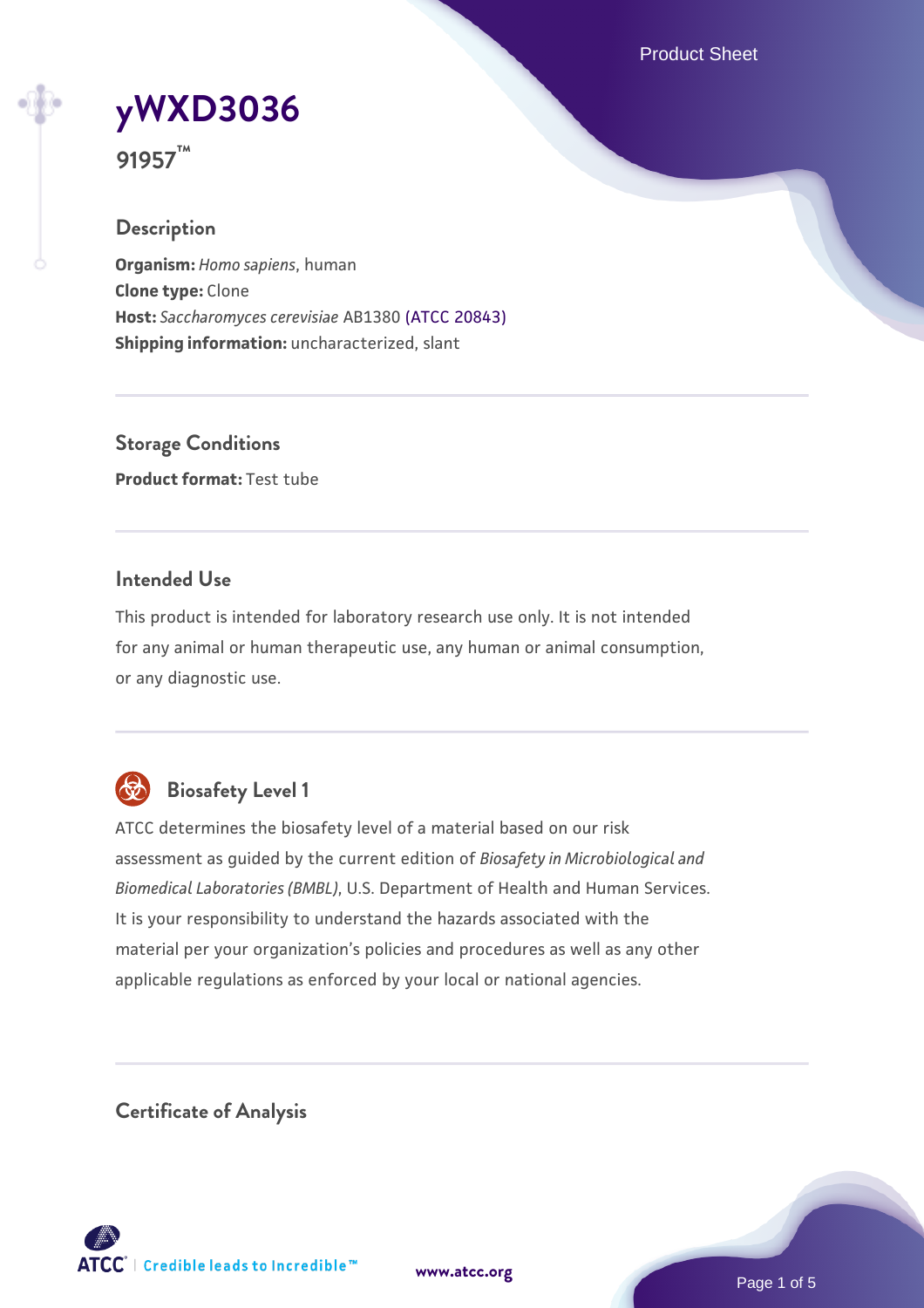## **[yWXD3036](https://www.atcc.org/products/91957)** Product Sheet **91957**

For batch-specific test results, refer to the applicable certificate of analysis that can be found at www.atcc.org.

## **Insert Information**

**Type of DNA:** genomic **Genome:** Homo sapiens **Chromosome:** X X pter-q27.3 **Gene name:** DNA Segment, single copy **Gene product:** DNA Segment, single copy [DXS3024] **Gene symbol:** DXS3024 **Contains complete coding sequence:** Unknown **Insert end:** EcoRI

## **Vector Information**

**Construct size (kb):** 500.0 **Intact vector size:** 11.454 **Vector name:** pYAC4 **Type of vector:** YAC **Host range:** *Saccharomyces cerevisiae*; *Escherichia coli* **Vector information:** other: telomere, 3548-4235 other: telomere, 6012-6699 Cross references: DNA Seq. Acc.: U01086 **Cloning sites:** EcoRI **Markers:** SUP4; HIS3; ampR; URA3; TRP1 **Replicon:** pMB1, 7186-7186; ARS1, 9632-10376

# **Growth Conditions**

**Medium:** 



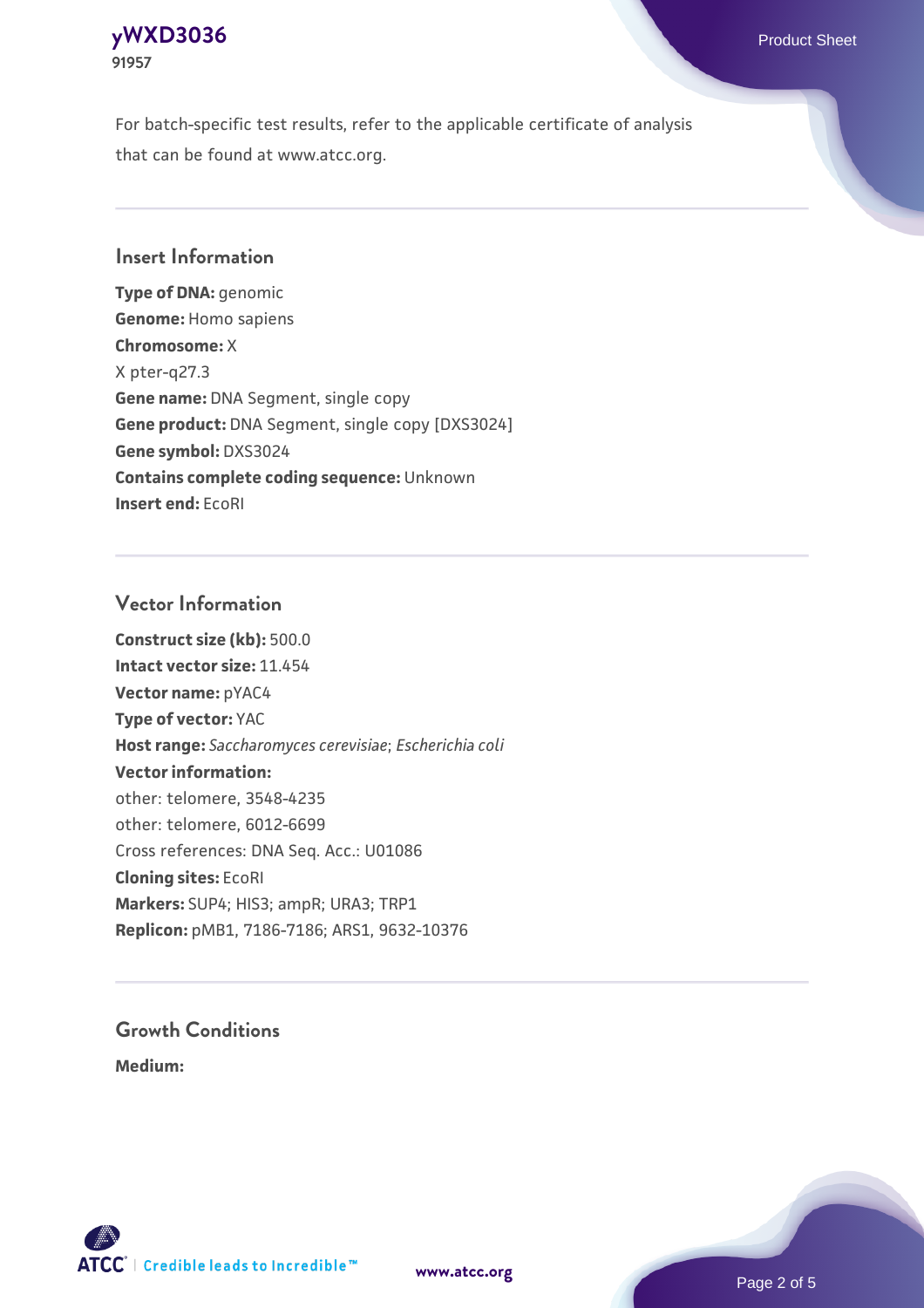#### **[yWXD3036](https://www.atcc.org/products/91957)** Product Sheet **91957**

[ATCC Medium 1245: YEPD](https://www.atcc.org/-/media/product-assets/documents/microbial-media-formulations/1/2/4/5/atcc-medium-1245.pdf?rev=705ca55d1b6f490a808a965d5c072196) **Temperature:** 30°C

#### **Notes**

More information may be available from ATCC (http://www.atcc.org or 703- 365-2620).

## **Material Citation**

If use of this material results in a scientific publication, please cite the material in the following manner: yWXD3036 (ATCC 91957)

## **References**

References and other information relating to this material are available at www.atcc.org.

## **Warranty**

The product is provided 'AS IS' and the viability of ATCC® products is warranted for 30 days from the date of shipment, provided that the customer has stored and handled the product according to the information included on the product information sheet, website, and Certificate of Analysis. For living cultures, ATCC lists the media formulation and reagents that have been found to be effective for the product. While other unspecified media and reagents may also produce satisfactory results, a change in the ATCC and/or depositor-recommended protocols may affect the recovery, growth, and/or function of the product. If an alternative medium formulation or reagent is used, the ATCC warranty for viability is no longer



**[www.atcc.org](http://www.atcc.org)**

Page 3 of 5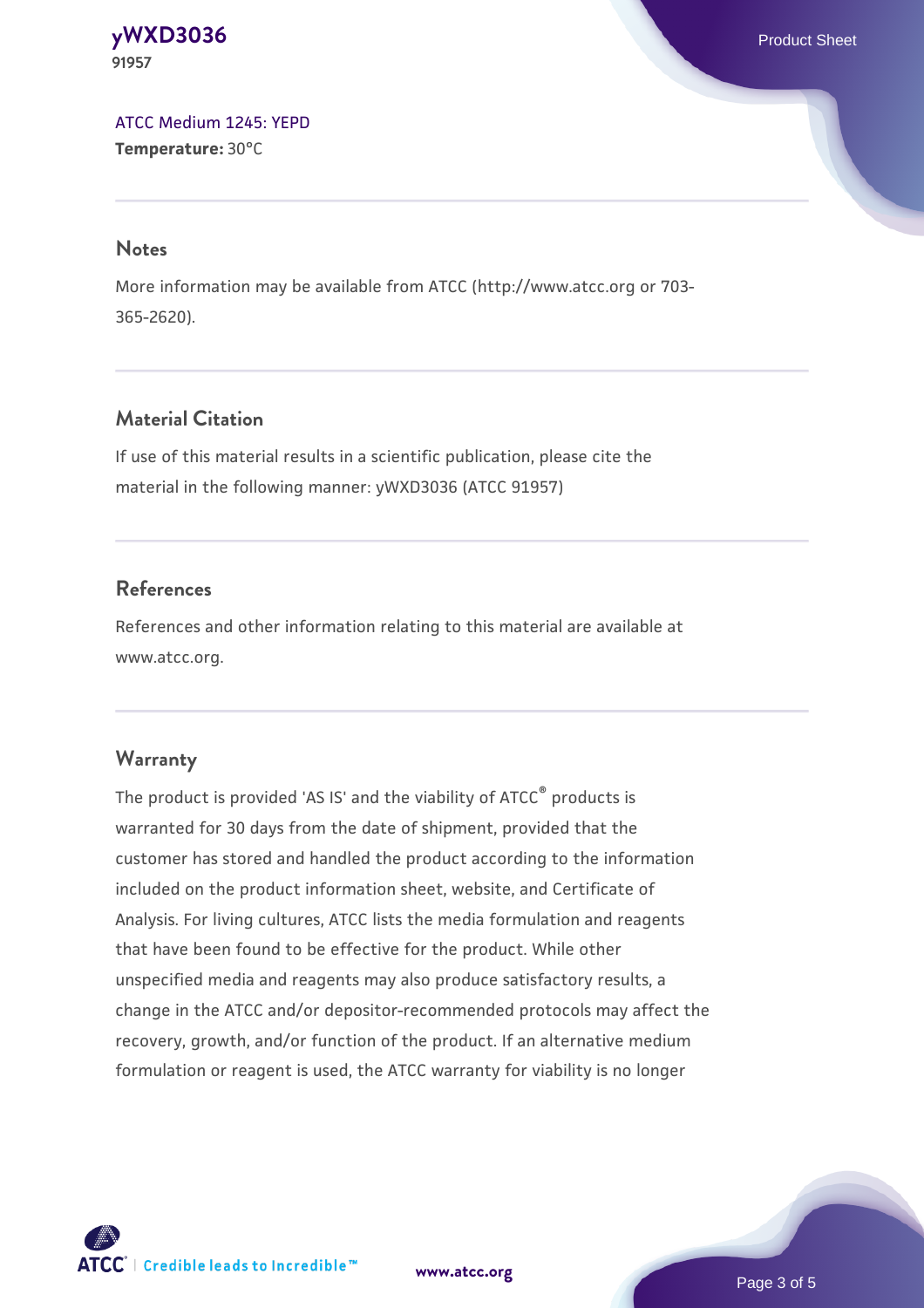**[yWXD3036](https://www.atcc.org/products/91957)** Product Sheet **91957**

valid. Except as expressly set forth herein, no other warranties of any kind are provided, express or implied, including, but not limited to, any implied warranties of merchantability, fitness for a particular purpose, manufacture according to cGMP standards, typicality, safety, accuracy, and/or noninfringement.

#### **Disclaimers**

This product is intended for laboratory research use only. It is not intended for any animal or human therapeutic use, any human or animal consumption, or any diagnostic use. Any proposed commercial use is prohibited without a license from ATCC.

While ATCC uses reasonable efforts to include accurate and up-to-date information on this product sheet, ATCC makes no warranties or representations as to its accuracy. Citations from scientific literature and patents are provided for informational purposes only. ATCC does not warrant that such information has been confirmed to be accurate or complete and the customer bears the sole responsibility of confirming the accuracy and completeness of any such information.

This product is sent on the condition that the customer is responsible for and assumes all risk and responsibility in connection with the receipt, handling, storage, disposal, and use of the ATCC product including without limitation taking all appropriate safety and handling precautions to minimize health or environmental risk. As a condition of receiving the material, the customer agrees that any activity undertaken with the ATCC product and any progeny or modifications will be conducted in compliance with all applicable laws, regulations, and guidelines. This product is provided 'AS IS' with no representations or warranties whatsoever except as expressly set forth herein and in no event shall ATCC, its parents, subsidiaries, directors, officers, agents, employees, assigns, successors, and affiliates be liable for indirect, special, incidental, or consequential damages of any kind in connection with or arising out of the customer's use of the product. While reasonable effort is made to ensure authenticity and reliability of materials on deposit, ATCC is not liable for damages arising from the misidentification or



**[www.atcc.org](http://www.atcc.org)**

Page 4 of 5